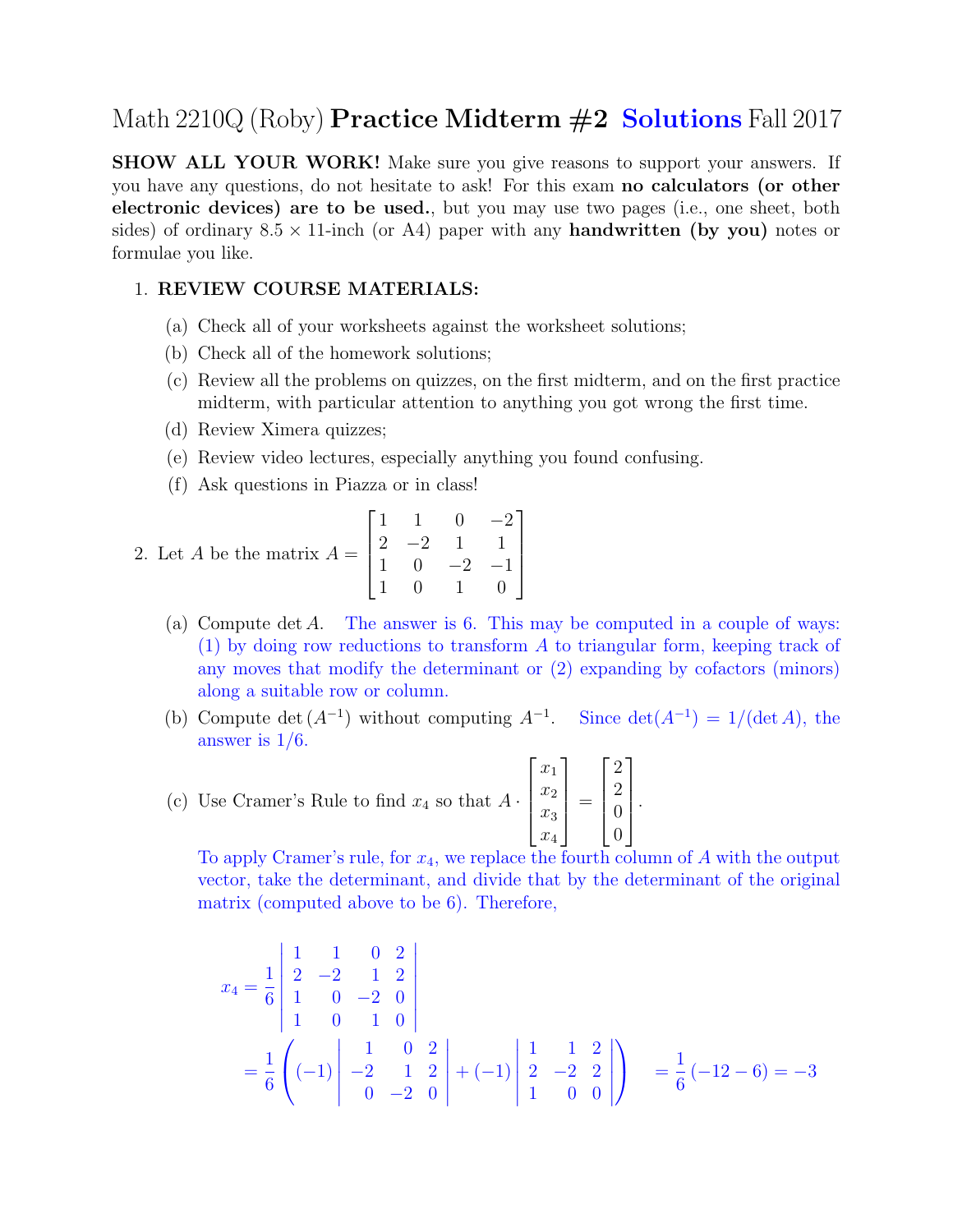3. Find the volume of the parallelepiped determined by the vectors  $\sqrt{ }$  $\overline{1}$ 3 6 7 1  $\vert$ ,  $\sqrt{ }$  $\overline{1}$ 0 4 1 1 , and  $\sqrt{ }$  $\overline{\phantom{a}}$ 2 3 4 1  $\vert \cdot$ 

Take the absolute value of the determinant of the matrix of column vectors to get:  $\mathbb{R}^2$ 

$$
\left\| \begin{array}{ccc} 3 & 0 & 2 \\ 6 & 4 & 3 \\ 7 & 1 & 4 \end{array} \right\| = |-5| = 5.
$$

4. Let  $A =$  $\sqrt{ }$  $\overline{1}$ 1 2 1 0 −1 −1 −2 0 1 3 2 4 4 2 2 1 . Find bases for  $Col A$  and  $Nul A$ . What should the

sum of the dimensions of these two subspaces be? Does your answer check?

By row reduction we see that  $A \sim$  $\sqrt{ }$  $\mathbf{I}$ 1 2 0 −1 3 0 0 1 1 2 0 0 0 0 0 1 has pivots in columns 1 and

3, so we use those columns of A as a basis for Col A. For Nul A, we parameterize the solutions in terms of the free variables to get the basis shown below.

$$
\text{Col } A = \text{Span } \left\{ \begin{bmatrix} 1 \\ -1 \\ 2 \end{bmatrix}, \begin{bmatrix} 1 \\ 0 \\ 4 \end{bmatrix} \right\}, \text{ and } \text{Nul } A = \text{Span } \left\{ \begin{bmatrix} -2 \\ 1 \\ 0 \\ 0 \\ 0 \end{bmatrix}, \begin{bmatrix} 1 \\ 0 \\ -1 \\ 1 \\ 0 \end{bmatrix}, \begin{bmatrix} 3 \\ 0 \\ -2 \\ 0 \\ 1 \end{bmatrix} \right\}
$$

5. Define a transformation  $T : \mathbb{P}_3 \to \mathbb{R}^2$  by  $T(\mathbf{p}) = \begin{bmatrix} \mathbf{p}(0) \\ \mathbf{p}(2) \end{bmatrix}$ .

(a) Show that  $T$  is a linear transformation. Let  $\mathbf{p}, \mathbf{q} \in \mathbb{P}_3$ . Then

$$
T(\mathbf{p}+\mathbf{q}) = \begin{bmatrix} (\mathbf{p}+\mathbf{q})(0) \\ (\mathbf{p}+\mathbf{q})(2) \end{bmatrix} = \begin{bmatrix} \mathbf{p}(0) + \mathbf{q}(0) \\ \mathbf{p}(2) + \mathbf{q}(2) \end{bmatrix} = \begin{bmatrix} \mathbf{p}(0) \\ \mathbf{p}(2) \end{bmatrix} + \begin{bmatrix} \mathbf{q}(0) \\ \mathbf{q}(2) \end{bmatrix} = T(\mathbf{p}) + T(\mathbf{q}).
$$

Similarly, one shows that  $T(c\mathbf{p}) = cT(\mathbf{p})$  for any  $c \in \mathbb{R}$ .

(b) Describe the kernel and range of this linear transformation.

By def. ker T is the set of polys that map to  $\begin{bmatrix} 0 \\ 0 \end{bmatrix}$ 0 , i.e.,  $\{ \mathbf{p} \in \mathbb{P}_3 : \mathbf{p}(0) = \mathbf{p}(2) = 0 \},\$ while range T is all of  $\mathbb{R}^2$ , since for any  $\begin{bmatrix} a \\ b \end{bmatrix}$ b  $\Big] \in \mathbb{R}^2$ , we can always find a polynomial **p** with  $p(0) = a$  and  $p = b$  (e.g., by Lagrange interpolation, or less fancily by noting that matrix below has two pivot columns, so the dimension of range  $T = \dim \mathrm{Col } A = 2$ .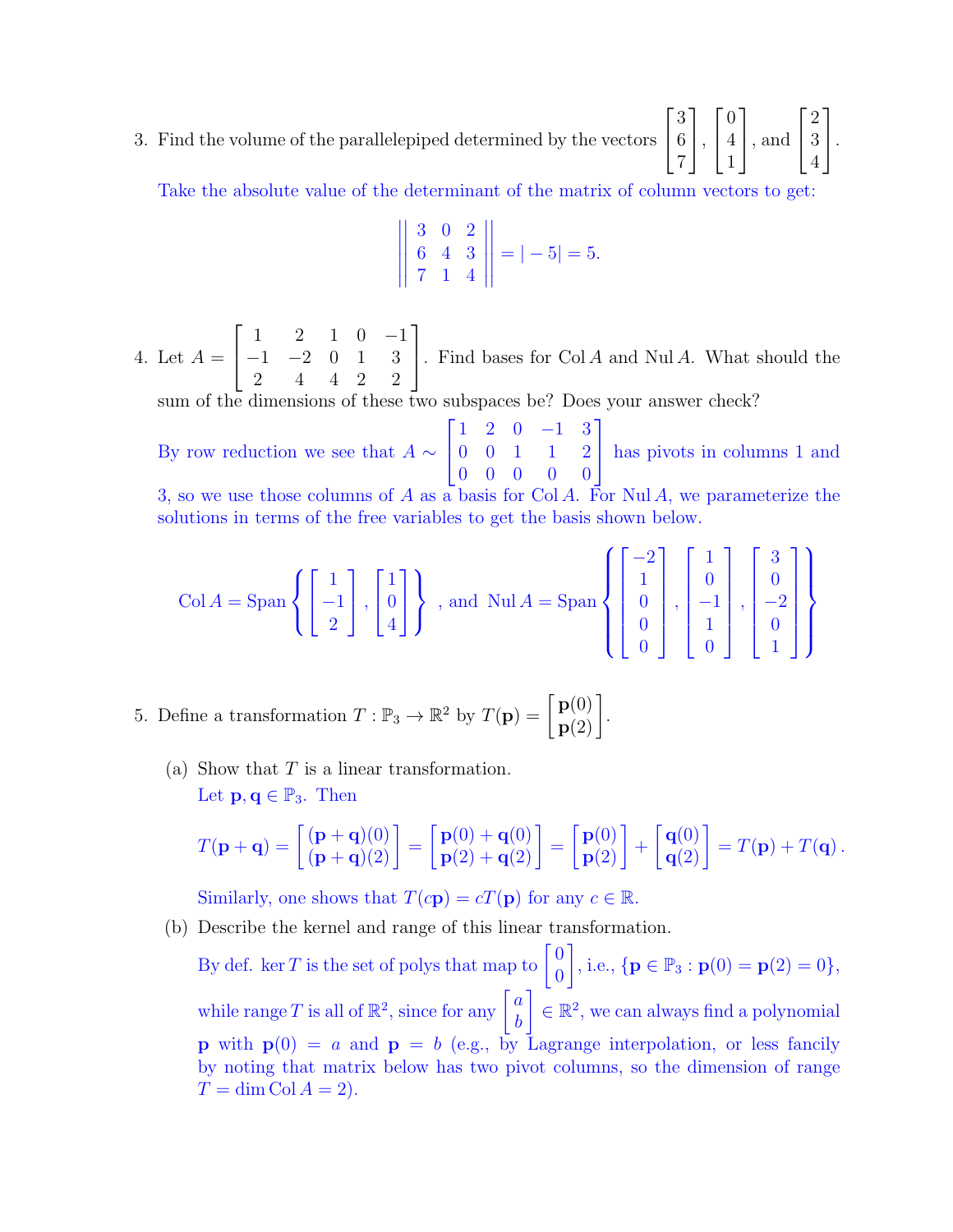- (c) Write the matrix A of this linear transformation in terms of the standard bases for  $\mathbb{P}_3$  and  $\mathbb{R}_2$ .
- (d) Compute a basis for Nul A.

(e) Compute a basis for Col A.  $A =$  $\begin{bmatrix} 1 & 0 & 0 & 0 \\ 1 & 2 & 4 & 8 \end{bmatrix}$ , which is already almost in RREF. So we get bases  $\text{Nul } A = \text{Span } A$  $\overline{1}$  $\int$  $\overline{\mathcal{L}}$  $\sqrt{ }$  $\overline{\phantom{a}}$ 0 −2 1  $\overline{0}$ 1  $\parallel$ ,  $\sqrt{ }$  $\overline{\phantom{a}}$ 0 −4 0 1 1  $\parallel$  $\mathcal{L}$  $\overline{\mathcal{L}}$  $\int$ , and  $\text{Col } A = \text{Span } \left\{ \begin{bmatrix} 1 \\ 1 \end{bmatrix} \right\}$ 1 ,  $\lceil 0$  $\begin{bmatrix} 0 \\ 2 \end{bmatrix}$ .

.

6. Find the dimensions of Nul A and Col A for the matrix  $A =$  $\sqrt{ }$  1 3 −4 2 −1 6 0 0 1 −3 7 0 0 0 0 1 4 −3 0 0 0 0 0 0 1 

We have dim Col  $A = \text{rk } A = \text{\#pivot } \text{cols} = 3$ , and dim Nul  $A = \text{\#free } \text{vars} = 6-3=3$ , by the rank-nullity theorem.

7. If A is a  $4 \times 3$  matrix, what is the largest possible dimension of the row space of A? What is the smallest possible dimension? What if  $A$  is  $3 \times 4$  matrix? Explain!

Since Row A is spanned by 4 vectors in  $\mathbb{R}^3$ , it has dimension at most 3, and  $A =$  $\lceil I_3 \rceil$  $\boldsymbol{0}$ 1 , shows that dimension is achievable. The smallest possible dimension is 0, achieved by  $A = 0$ . Similar reasoning shows the same bounds for a  $3 \times 4$  matrix.

- 8. For each statement below indicate whether it is true or false, and give reasons to support your answer. To show something is false, usually it is best to give a specific simple counterexample. Extra credit for "salvaging" false statements to make them correct.
	- (a) If A is a  $2 \times 2$  matrix with a zero determinant, then one column of A is multiple of the other. T
	- (b) If  $\lambda$  is an eigenvalue of an  $n \times n$  matrix M, then  $\lambda^2$  is an eigenvalue of  $M^2$ . T
	- (c) If A and B are  $n \times n$  matrices with det  $A = 2$  and det  $B = 3$ , then  $\det(A + B) = 5$ . F
	- (d) det  $A^T = \det A$ . F
	- (e) The number of pivot columns of a matrix equals the dimension of its column space. T
	- (f) Any plane in  $\mathbb{R}^3$  is a two-dimensional subspace of  $\mathbb{R}^3$ . F
	- (g) The dimension of the vector space  $\mathbb{P}_4$  is 4. F
	- (h) If dim  $V = n$  and S is a linearly indpendent set in V, then S is a basis for V. F
	- (i) If there exists a linearly dependent set  $\{v_1, \ldots, v_p\}$  that spans V, then dim  $V \leq p$ . T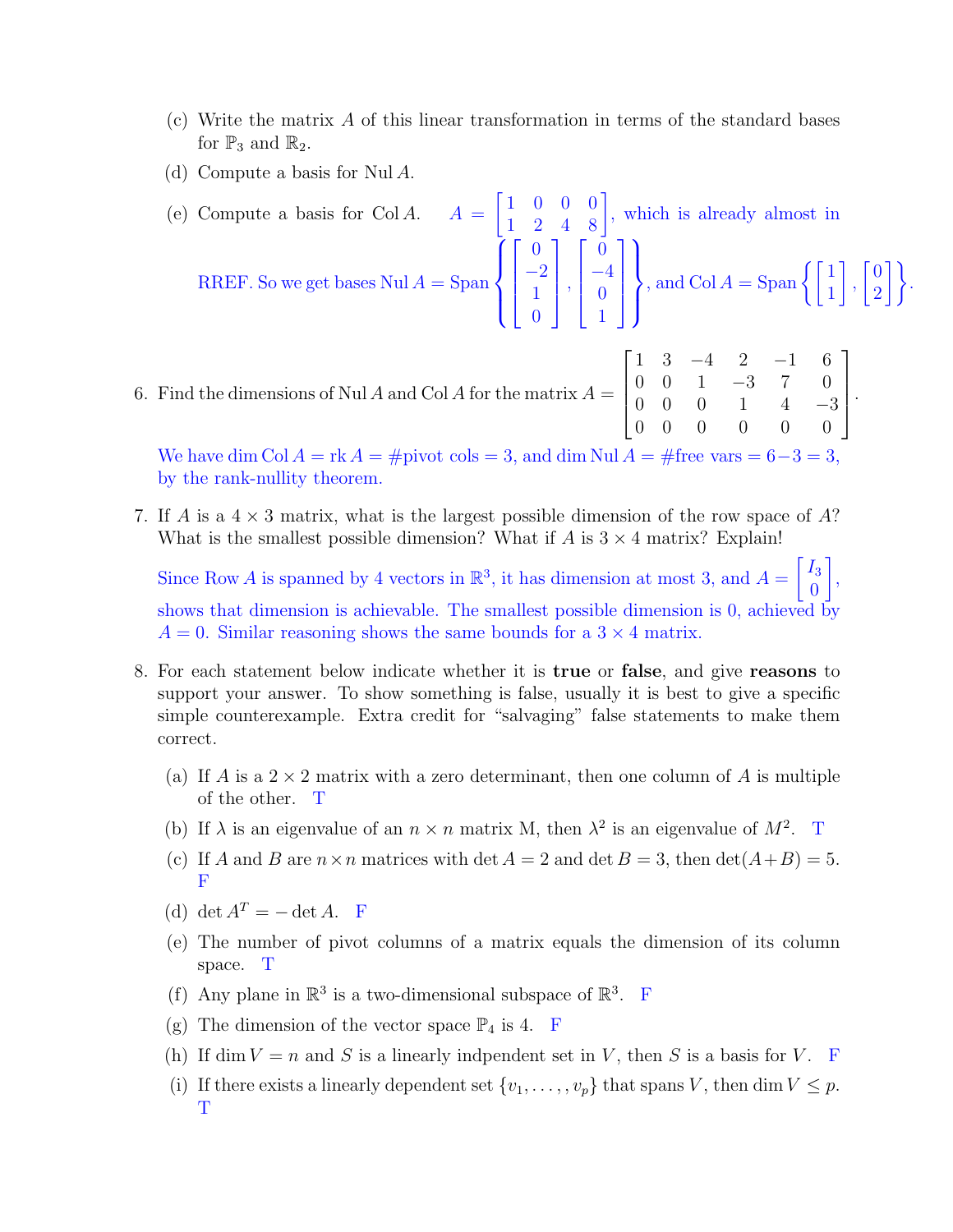- (j) The eigenvectors of any  $n \times n$  matrix are linearly independent in  $\mathbb{R}^n$ . F
- (k) The range of a linear transformation is a vector subpace of the codomain. T
- (1) The null space of an  $m \times n$  matrix is in  $\mathbb{R}^m$  F
- (m) Let A and B be  $n \times n$  matrices. If B is obtained from A by adding to one row of A a linear combination of other rows of A, then det  $B = \det A$ . T
- (n) The row space of  $A<sup>T</sup>$  is the same as the column space of A. T

9. Let  $S = \{1 - t^2, t - t^2, 2 - 2t + t^2\}.$ 

- (a) Is S linearly independent in  $\mathbb{P}_2$ ? Explain!
- (b) Is  $S$  a basis for  $\mathbb{P}_2$ ? Explain!
- (c) Express  $\mathbf{p}(t) = 3 + t 6t^2$  as a linear combination of elements of S.
- (d) Is the expression unique? Explain!

The standard isomorphism  $\mathbb{P}_2 \to \mathbb{R}^3$  given by  $1 \mapsto$  $\sqrt{ }$  $\mathbf{I}$ 1  $\overline{0}$ 0 1  $\Big\vert$ ,  $t \mapsto$  $\sqrt{ }$  $\mathbf{I}$ 0 1 0 1  $\Big\vert \, , \, t^2 \mapsto$  $\sqrt{ }$  $\mathbf{I}$ 0  $\boldsymbol{0}$ 1 1 takes

the polynomials in  $S$  to the columns of the matrix

$$
C = \begin{bmatrix} 1 & 0 & 2 \\ 0 & 1 & -2 \\ -1 & -1 & 1 \end{bmatrix} \sim \begin{bmatrix} 1 & 0 & 2 \\ 0 & 1 & -2 \\ 0 & -1 & 3 \end{bmatrix} \sim \begin{bmatrix} 1 & 0 & 2 \\ 0 & 1 & -2 \\ 0 & 0 & 1 \end{bmatrix}
$$

which is invertible. So the columns of C form a basis for  $\mathbb{R}^3$ , which means the original set S is a basis for  $\mathbb{P}_2$  (b). In particular, this means that there is a unique way of writing any polynomial as a linear combination of the basis elements (d). The usual

techniques for solving 
$$
C
$$
**x** =  $\begin{bmatrix} 3 \\ 1 \\ -6 \end{bmatrix}$  give **x** =  $\begin{bmatrix} 7 \\ -3 \\ -2 \end{bmatrix}$ , so  

$$
\mathbf{p}(t) = 3 + t - 6t^2 = 7(1 - t^2) - 3(t - t^2) - 2(2 - 2t + t^2).
$$

as one can easily check.

- 10. Suppose a nonhomogeneous system of six linear equations in eight unknowns has a solution with two free variables. Is it possible to change some constants on the equations' right sides to make the new system inconsistent? Explain! No. This system is equivalent to  $A\mathbf{x} = b$ , where dim Nul  $A = 2 \implies \dim \mathrm{Col } A = 8 - 2 = 6 \implies \mathbf{x} \mapsto A\mathbf{x}$ is onto  $\mathbb{R}^6$ ; hence, every right hand side is obtainable.
- 11. Here are some specific tasks you should be able to accomplish with demonstrated understanding:
	- (a) Everything listed already on the first practice midterm.
	- (b) Know the definitions and geometric interpretations of the following basic terms: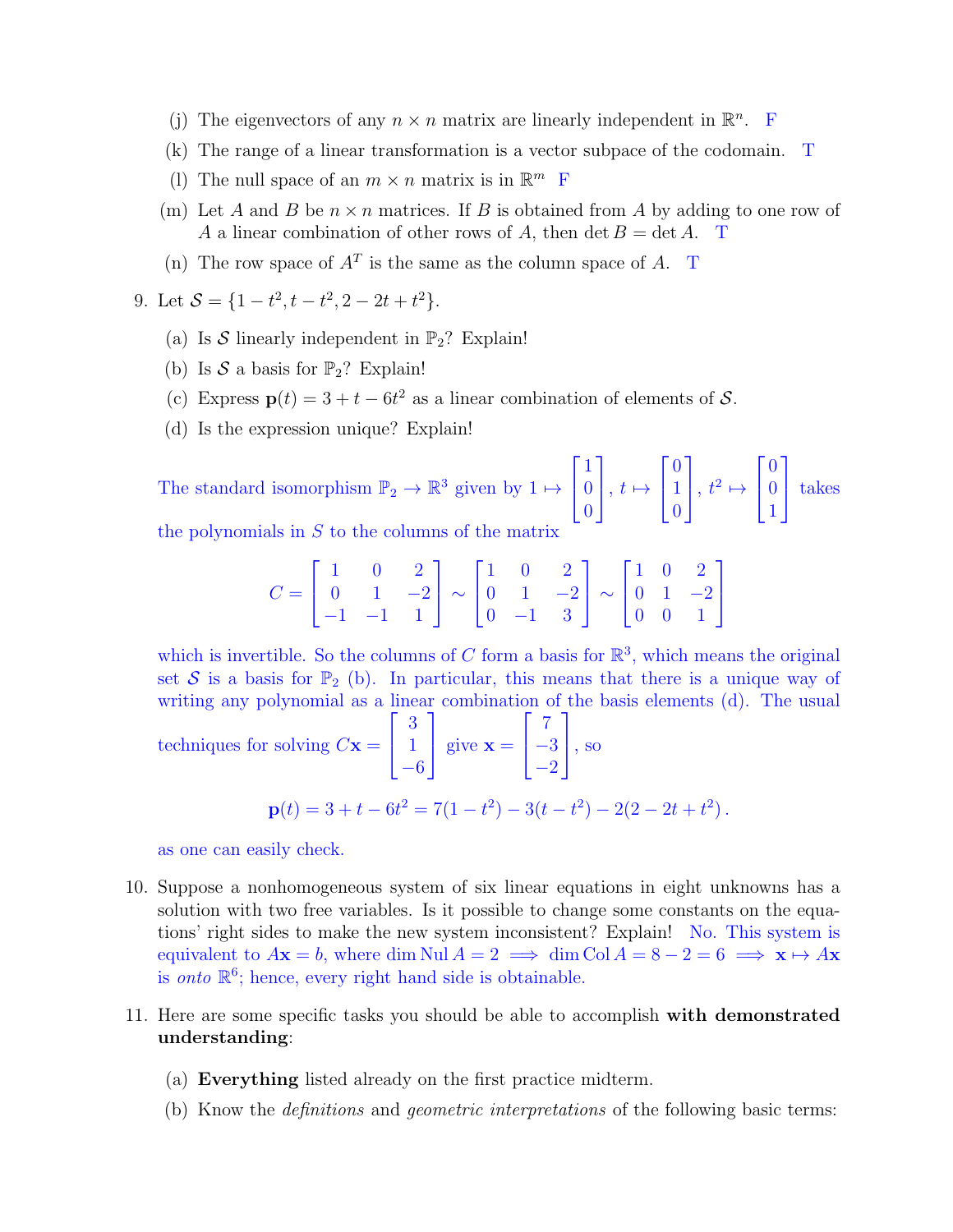- The determinant of a matrix  $A$  (recursive cofactor expansion) and its interpretation as signed volume of the parallelopiped defined by the columns (or rows) of A.
- A vector space (via ten axioms), a subspace (of a vector space).
- A linear transformation  $T: V \to W$  between two (general) vector spaces V and W.
- Linear (in)dependence and span of sets of vectors in a general vector space V, and a **basis** for a subspace  $S$  of V.
- The coordinates of x with respect to a basis  $\mathcal{B} = {\bf{b}_1, \ldots, b_n}$  for a vector space V, and the **coordinate mapping**  $\mathbf{x} \mapsto [\mathbf{x}]_B$  from V to  $\mathbb{R}^n$ .
- An isomorphism  $T: V \to W$  between two vector spaces (i.e., a one-to-one and onto linear transformation).
- The **dimension** of a vector space and the **rank** of a matrix A.
- An eigenvector and eigenvalue of a square matrix A.
- Similarity of two square matrices A and B.
- (c) Row reduce a matrix A to echelon and/or reduced echelon form. Use this process and an understanding of pivot positions to (in addition to items on  $PM#1$ ):
	- compute the determinant of a square matrix  $A$ ;
	- compute bases for Col A, Row A and the dimensions of these subspaces; and
	- compute eigenvectors corresponding to a given eigenvector  $\lambda$  of A.
- (d) Understand how row operations affect det A and use them to reduce a matrix A to triangular form, in order to calculate det A (as product of diagonal entries). Use properties of determinants to compute the determinant of related matrices.
- (e) Know basic properties of determinants, including:
	- i. det  $A^T = \det A$ ; ii.  $\det(AB) = (\det A)(\det B);$ iii. A is invertible  $\iff$  det  $A \neq 0$ ; and iv. det  $A^{-1} = \frac{1}{\det A}$  $\frac{1}{\det A}$ .
- (f) Use Cramer's Rule to compute the solution to a matrix system  $A\mathbf{x} = \mathbf{b}$ .
- (g) Know and apply to specific examples: a linear transf  $T : \mathbb{R}^n \to \mathbb{R}^n$  rescales the volume of a set (with finite volume)  $S \subset \mathbb{R}^n$  by a factor of its determinant: vol  $T(S) = |\det A| \cdot \text{vol } S$ , where A is the matrix of T (with respect to any basis).
- (h) Use definitions and theorems to determine whether a given **subset**  $S$  of a vector space V is in fact a **subspace** of V; in particular, explain why Nul A and Col A are subspaces.
- (i) Use the Spanning Set Theorem to show that spanning sets always contain a basis, and linearly indepenent sets can always be extended to a basis. Know that each element can be written *uniquely* in terms of a basis.